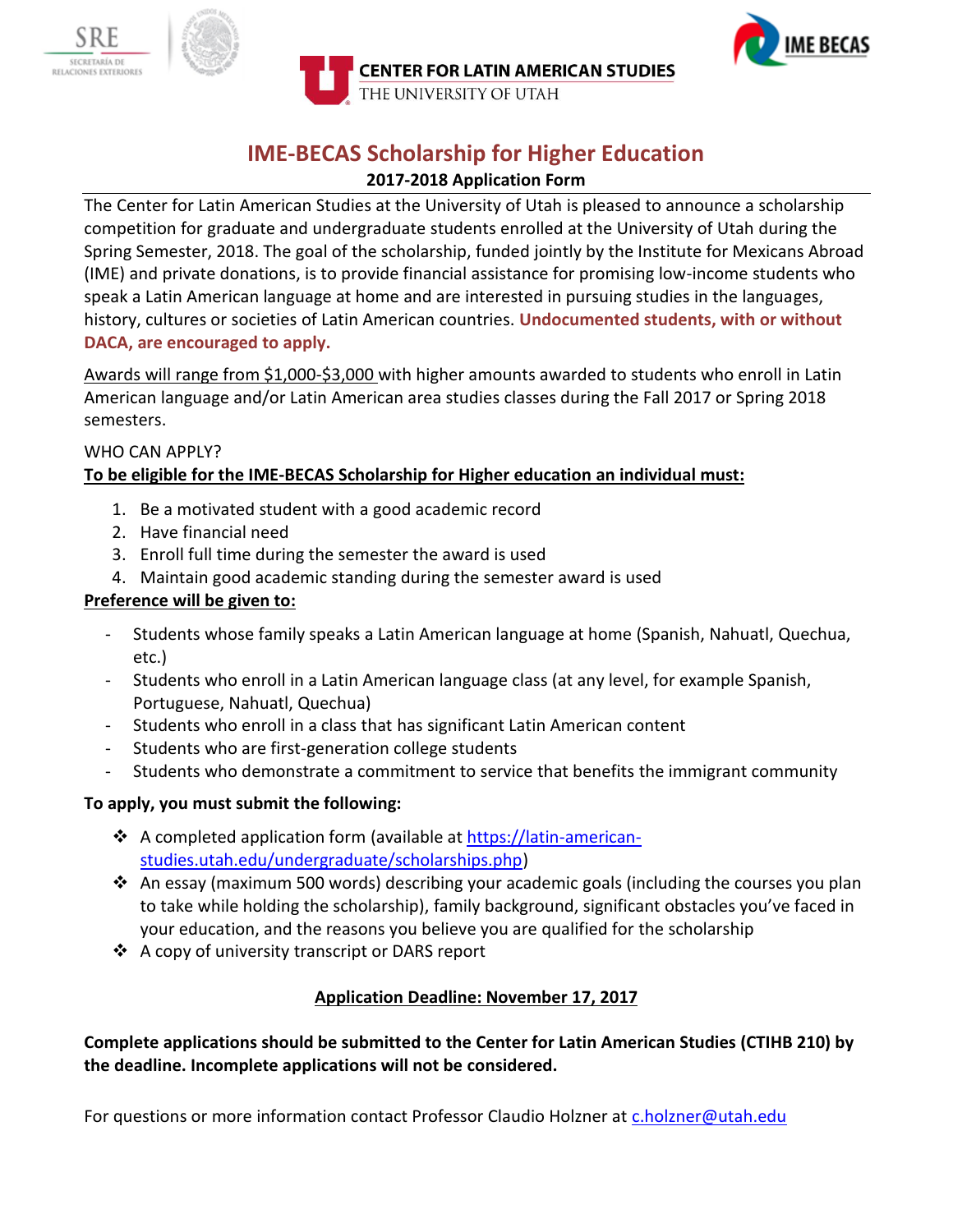# **CENTER FOR LATIN AMERICAN STUDIES University of Utah IME-BECAS Scholarship for Higher Education**

| <b>Education:</b>                                                                                                                                                                                                             |
|-------------------------------------------------------------------------------------------------------------------------------------------------------------------------------------------------------------------------------|
|                                                                                                                                                                                                                               |
|                                                                                                                                                                                                                               |
|                                                                                                                                                                                                                               |
| <b>Academic Information:</b>                                                                                                                                                                                                  |
| <b>Expected date of graduation: Semester ____________</b><br>Year                                                                                                                                                             |
| Student Type (Choose one):<br>$\triangleright$ Continuing Students<br>Standing: Freshman ______ Sophomore ______ Junior _______ Senior<br>٠<br>Overall GPA: _________<br>٠<br>Total Credit Hours completed: ____________<br>٠ |
| <b>Transferring Students</b><br>➤<br><b>Standing:</b> ____ Freshman ____ Sophomore<br>______ Junior ________ Senior<br>٠<br>Overall GPA: ________<br>٠<br>Total Credit Hours completed: ________<br>٠                         |
| <b>Graduate Student</b>                                                                                                                                                                                                       |
| Master's Student<br>Credits Completed                                                                                                                                                                                         |
|                                                                                                                                                                                                                               |
| <b>FINANCIAL INFORMATION:</b><br>If you feel you qualify for the scholarship based on financial need, please explain:                                                                                                         |

\_\_\_\_\_\_\_\_\_\_\_\_\_\_\_\_\_\_\_\_\_\_\_\_\_\_\_\_\_\_\_\_\_\_\_\_\_\_\_\_\_\_\_\_\_\_\_\_\_\_\_\_\_\_\_\_\_\_\_\_\_\_\_\_\_\_\_\_\_\_\_\_\_\_\_\_\_\_\_\_\_\_\_\_\_\_\_\_\_\_\_\_\_\_\_\_\_\_\_\_\_ \_\_\_\_\_\_\_\_\_\_\_\_\_\_\_\_\_\_\_\_\_\_\_\_\_\_\_\_\_\_\_\_\_\_\_\_\_\_\_\_\_\_\_\_\_\_\_\_\_\_\_\_\_\_\_\_\_\_\_\_\_\_\_\_\_\_\_\_\_\_\_\_\_\_\_\_\_\_\_\_\_\_\_\_\_\_\_\_\_\_\_\_\_\_\_\_\_\_\_\_\_